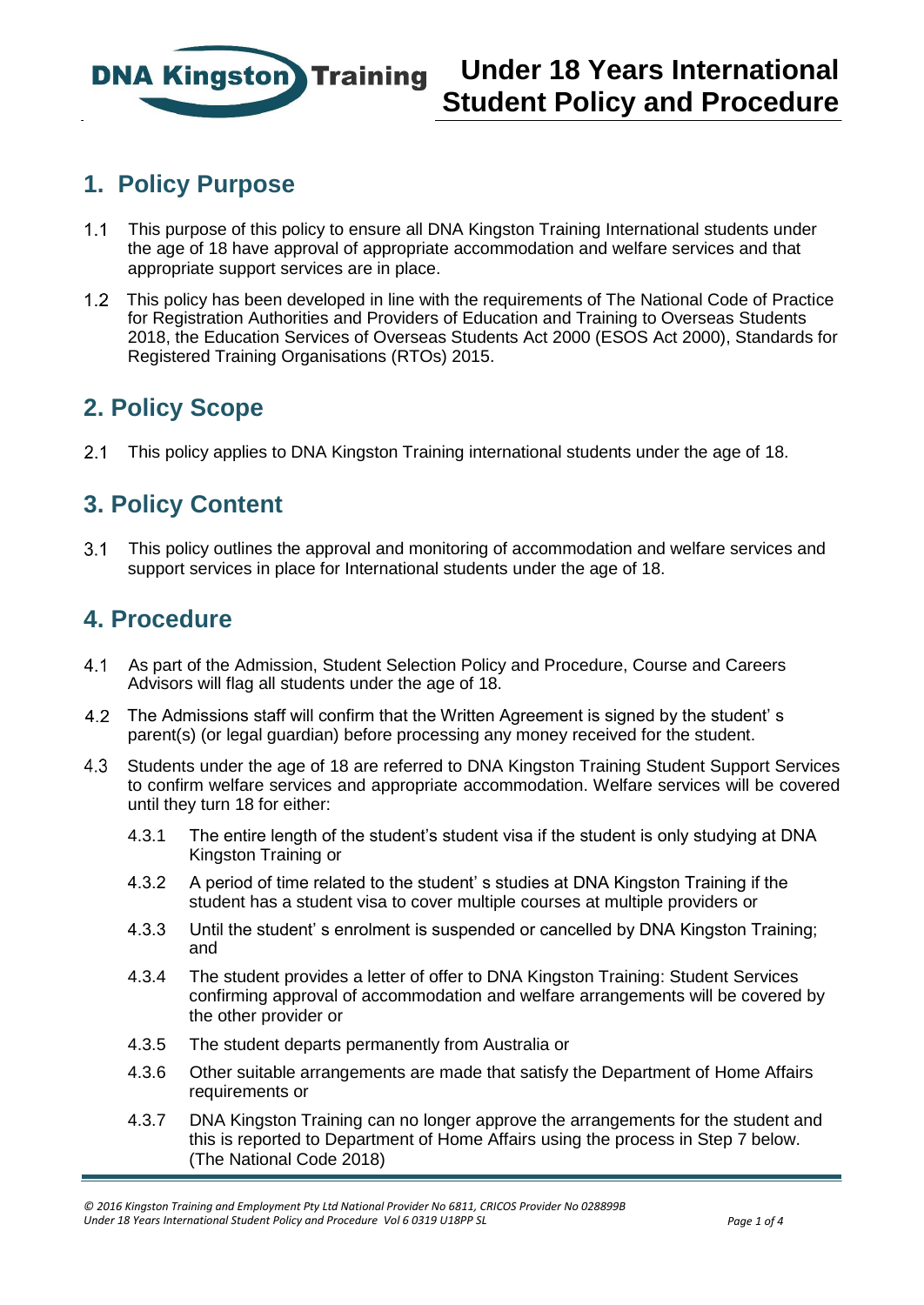**DNA Kingston** Training

# **Under 18 Years International Student Policy and Procedure**

- DNA Kingston Training Student Services will contact to confirm welfare arrangements. Welfare services are to be provided according to DNA Kingston Training under 18 policies and procedures agreement.
- DNA Kingston Training Student Services will work with the student, his/her parent(s) (or legal guardian), and homestay provider (if applicable) to confirm the student's accommodation arrangements. Accommodation should either be:
	- 4.5.1 with a parent or relative approved by the student' s parents (or legal guardian) or
	- 4.5.2 with a home stay provider approved by DNA Kingston Training.

#### **5. Procedure and Check List**

- Assume responsibility for verifying the suitability of the student's accommodation, support and general welfare whilst they are studying the courses undertaken.
- Ensure that the student's accommodation and welfare needs are reviewed on a regular basis or at least every quarter.
- Identify the dates where responsibility of the student's accommodation, support and general welfare will be assumed by DNA Kingston Training and when that responsibility is due to cease. (finalization of course study)
- Advice Department of Home Affairs of these dates utilizing the Department of Home Affairs proforma (available through the PRISMS website)
- Prior to accepting the responsibility for the student's accommodation, support and general welfare, the accommodation arrangements shall be checked for suitability by the International Student Manager.
- Where accommodation is deemed unsuitable, the International Manager shall report the need for a change to the accommodation arrangements to the CEO and seek an alternative arrangement.
- Any changes to the students reported accommodation arrangements shall be reported to Department of Home Affairs using the Department of Home Affairs proforma letter (available through PRISMS).
- In the event of the students enrolment be suspended, transferred or canceled, the International Manager shall maintain responsibility for the appropriateness of the students accommodation, support and general welfare until responsibility for the students accommodation, support and general welfare has been accepted by another registered provider or the student leaves Australia or the International Manger reports to Department of Home Affairs that it can longer approve of the arrangements of the student.
- Finalization of the provider's responsibility for the student's accommodation arrangements shall be reported to Department of Home Affairs using the Department of Home Affairs proformas letter.
- All information and forms pertaining to student course of study, enrolment process, excursions and fees are to be signed by a guardian or parent.